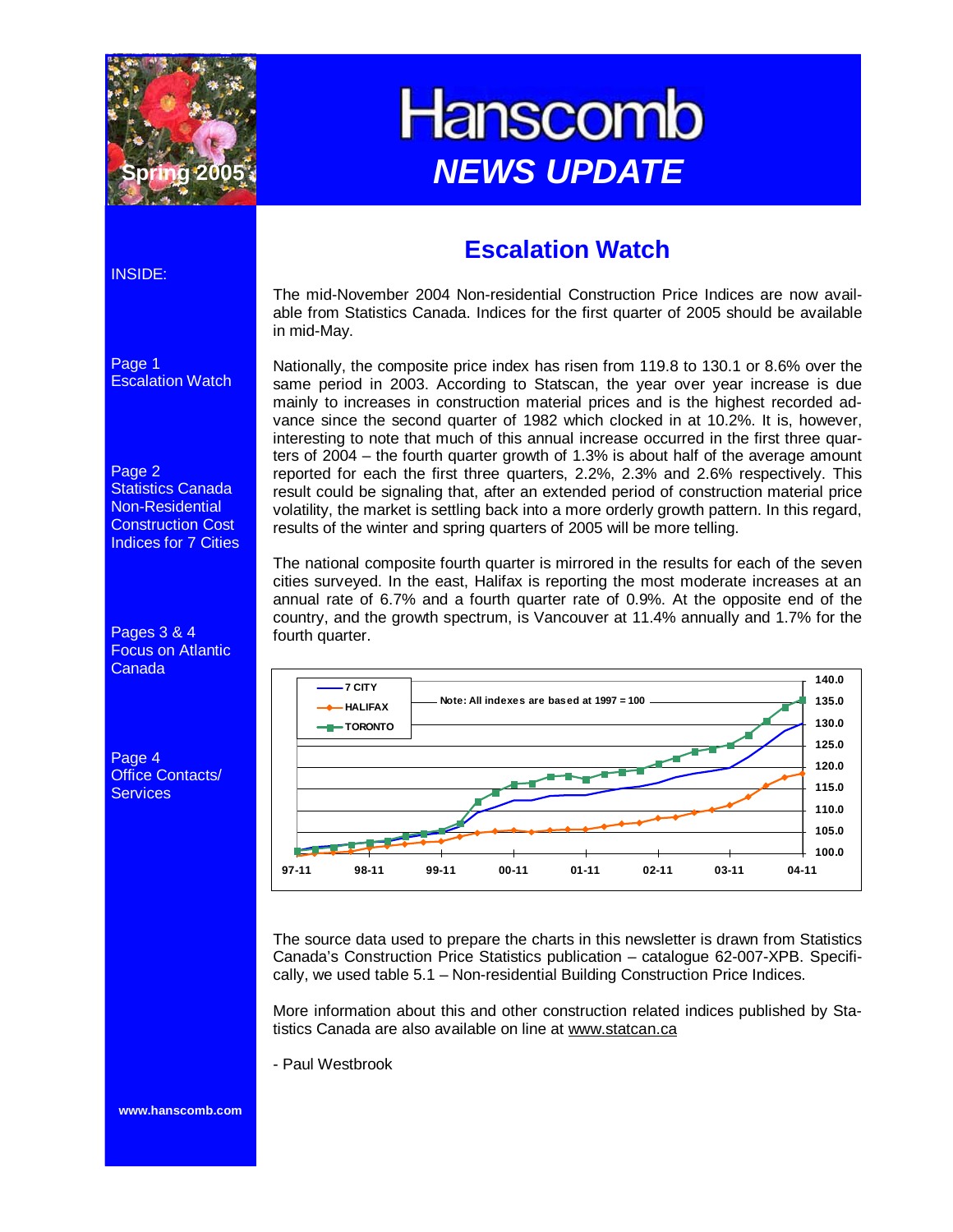#### *STATISTICS CANADA NON-RESIDENTIAL CONSTRUCTION COST INDICES, IN EACH CITY 1997 = 100 (Cat. No. 62-007-XPB)*

| <b>COMPOSITE</b> |         | 2002    |         |         | 2003    |         | 2004    |         |         |         |
|------------------|---------|---------|---------|---------|---------|---------|---------|---------|---------|---------|
| <b>17 CITY</b>   | Mid-Aua | Mid-Nov | Mid-Feb | Mid-May | Mid-Aug | Mid-Nov | Mid-Feb | Mid-May | Mid-Aua | Mid-Nov |
| Index            | 115.4   | 116.4   | 117.6   | 118.5   | 119.2   | 119.8   | 122.4   | 125.2   | 128.4   | 130.1   |
| Year / Year      |         |         |         |         | 3.3%    | 2.9%    | 4.1%    | 5.7%    | 7.7%    | 8.6%    |
| Quarterly        |         | 0.9%    | 1.0%    | 0.8%    | 0.6%    | 0.5%    | 2.2%    | 2.3%    | 2.6%    | 1.3%    |
| Q. Cumulative    | 0.0%    | 0.9%    | 1.9%    | 2.7%    | 3.3%    | 3.8%    | 6.1%    | 8.5%    | 11.3%   | 12.7%   |

|                |         | 2002           | 2003    |         |         |         | 2004    |         |         |         |
|----------------|---------|----------------|---------|---------|---------|---------|---------|---------|---------|---------|
| <b>HALIFAX</b> | Mid-Aug | <b>Mid-Nov</b> | Mid-Feb | Mid-May | Mid-Aug | Mid-Nov | Mid-Feb | Mid-May | Mid-Aua | Mid-Nov |
| Index          | 107.2   | 108.1          | 108.3   | 109.5   | 110.2   | 111.2   | 113.2   | 115.6   | 117.6   | 118.6   |
| Year / Year    |         |                |         |         | 2.8%    | 2.9%    | 4.5%    | 5.6%    | 6.7%    | 6.7%    |
| Quarterly      |         | 0.8%           | 0.2%    | 1.1%    | 0.6%    | 0.9%    | 1.8%    | 2.1%    | 1.7%    | 0.9%    |
| Q. Cumulative  | 0.0%    | 0.8%           | 1.0%    | 2.1%    | 2.8%    | 3.7%    | 5.6%    | 7.8%    | 9.7%    | 10.6%   |





|                 |         | 2002    |         |         | 2003    |         | 2004    |         |         |         |  |
|-----------------|---------|---------|---------|---------|---------|---------|---------|---------|---------|---------|--|
| <b>MONTREAL</b> | Mid-Aua | Mid-Nov | Mid-Feb | Mid-May | Mid-Aug | Mid-Nov | Mid-Feb | Mid-May | Mid-Aug | Mid-Nov |  |
| Index           | 113.7   | 114.9   | 115.4   | 116.1   | 117.3   | 117.4   | 119.4   | 121.3   | 124.7   | 126.0   |  |
| Year / Year     |         |         |         |         | 3.2%    | 2.2%    | 3.5%    | 4.5%    | 6.3%    | 7.3%    |  |
| Quarterly       |         | 1.1%    | 0.4%    | 0.6%    | 1.0%    | 0.1%    | 1.7%    | 1.6%    | 2.8%    | 1.0%    |  |
| Q. Cumulative   | $0.0\%$ | 1.1%    | 1.5%    | 2.1%    | 3.2%    | 3.3%    | 5.0%    | 6.7%    | 9.7%    | 10.8%   |  |

|               |         | 2002<br>2003 |         |         |           |         | 2004    |         |         |         |  |
|---------------|---------|--------------|---------|---------|-----------|---------|---------|---------|---------|---------|--|
| <b>OTTAWA</b> | Mid-Aug | Mid-Nov      | Mid-Feb | Mid-May | Mid-Aua I | Mid-Nov | Mid-Feb | Mid-May | Mid-Aua | Mid-Nov |  |
| Index         | 116.4   | 118.1        | 119.4   | 120.7   | 121.3     | 121.8   | 124.0   | 126.3   | 129.0   | 130.4   |  |
| Year / Year   |         |              |         |         | 4.2%      | 3.1%    | 3.9%    | 4.6%    | 6.3%    | 7.1%    |  |
| Quarterly     |         | 1.5%         | 1.1%    | 1.1%    | 0.5%      | 0.4%    | 1.8%    | 1.9%    | 2.1%    | 1.1%    |  |
| Q. Cumulative | $0.0\%$ | 1.5%         | 2.6%    | 3.7%    | 4.2%      | 4.6%    | 6.5%    | 8.5%    | 10.8%   | 12.0%   |  |

|                |         | 2002           |         |         | 2003    |         | 2004    |         |          |         |  |
|----------------|---------|----------------|---------|---------|---------|---------|---------|---------|----------|---------|--|
| <b>TORONTO</b> | Mid-Aug | <b>Mid-Nov</b> | Mid-Feb | Mid-May | Mid-Aua | Mid-Nov | Mid-Feb | Mid-May | Mid-Aug  | Mid-Nov |  |
| Index          | 119.4   | 120.8          | 122.2   | 123.7   | 124.2   | 125.2   | 127.6   | 130.7   | 133.9    | 135.7   |  |
| Year / Year    |         |                |         |         | 4.0%    | 3.6%    | 4.4%    | 5.7%    | 7.8%     | 8.4%    |  |
| Quarterly      |         | 1.2%           | 1.2%    | 1.2%    | 0.4%    | 0.8%    | 1.9%    | 2.4%    | 2.4%     | 1.3%    |  |
| Q. Cumulative  | $0.0\%$ | 1.2%           | 2.3%    | 3.6%    | 4.0%    | 4.9%    | 6.9%    | 9.5%    | $12.1\%$ | 13.7%   |  |

|                | 2002    |         |         |         | 2003     |         | 2004    |         |         |         |
|----------------|---------|---------|---------|---------|----------|---------|---------|---------|---------|---------|
| <b>CALGARY</b> | Mid-Aua | Mid-Nov | Mid-Feb | Mid-May | Mid-Aual | Mid-Nov | Mid-Feb | Mid-May | Mid-Aua | Mid-Nov |
| Index          | 116.3   | 116.7   | 118.5   | 119.5   | 119.7    | 119.9   | 123.0   | 126.1   | 129.4   | 131.1   |
| Year / Year    |         |         |         |         | 2.9%     | 2.7%    | 3.8%    | 5.5%    | 8.1%    | 9.3%    |
| Quarterly      |         | 0.3%    | 1.5%    | 0.8%    | 0.2%     | 0.2%    | 2.6%    | 2.5%    | 2.6%    | 1.3%    |
| Q. Cumulative  | $0.0\%$ | 0.3%    | 1.9%    | 2.8%    | 2.9%     | 3.1%    | 5.8%    | 8.4%    | 11.3%   | 12.7%   |

|                 |         | 2002    | 2003    |         |         |         | 2004    |         |         |         |
|-----------------|---------|---------|---------|---------|---------|---------|---------|---------|---------|---------|
| <b>EDMONTON</b> | Mid-Aug | Mid-Nov | Mid-Feb | Mid-May | Mid-Aua | Mid-Nov | Mid-Feb | Mid-May | Mid-Aug | Mid-Nov |
| Index           | 115.0   | 115.2   | 116.6   | 117.4   | 117.7   | 118.3   | 121.3   | 124.2   | 127.2   | 129.2   |
| Year / Year     |         |         |         |         | 2.3%    | 2.7%    | 4.0%    | 5.8%    | 8.1%    | 9.2%    |
| Quarterly       |         | 0.2%    | .2%     | 0.7%    | 0.3%    | 0.5%    | 2.5%    | 2.4%    | 2.4%    | 1.6%    |
| Q. Cumulative   | 0.0%    | 0.2%    | .4%     | 2.1%    | 2.3%    | 2.9%    | 5.5%    | 8.0%    | 10.6%   | 12.3%   |

|                  |         | 2002      |         |           | 2003    |         | 2004    |         |          |         |
|------------------|---------|-----------|---------|-----------|---------|---------|---------|---------|----------|---------|
| <b>VANCOUVER</b> | Mid-Aug | Mid-Nov   | Mid-Feb | Mid-May   | Mid-Aug | Mid-Nov | Mid-Feb | Mid-May | Mid-Aual | Mid-Nov |
| Index            | 107.7   | 107.6     | 108.4   | 108.3     | 108.9   | 109.7   | 113.5   | 116.8   | 120.2    | 122.2   |
| Year / Year      |         |           |         |           | 1.1%    | 2.0%    | 4.7%    | 7.8%    | 10.4%    | 11.4%   |
| Quarterly        |         | $(0.1\%)$ | 0.7%    | $(0.1\%)$ | 0.6%    | 0.7%    | 3.5%    | 2.9%    | 2.9%     | 1.7%    |
| Q. Cumulative    | 0.0%    | $(0.1\%)$ | 0.6%    | 0.6%      | 1.1%    | 1.9%    | 5.4%    | 8.4%    | 11.6%    | 13.5%   |













ansco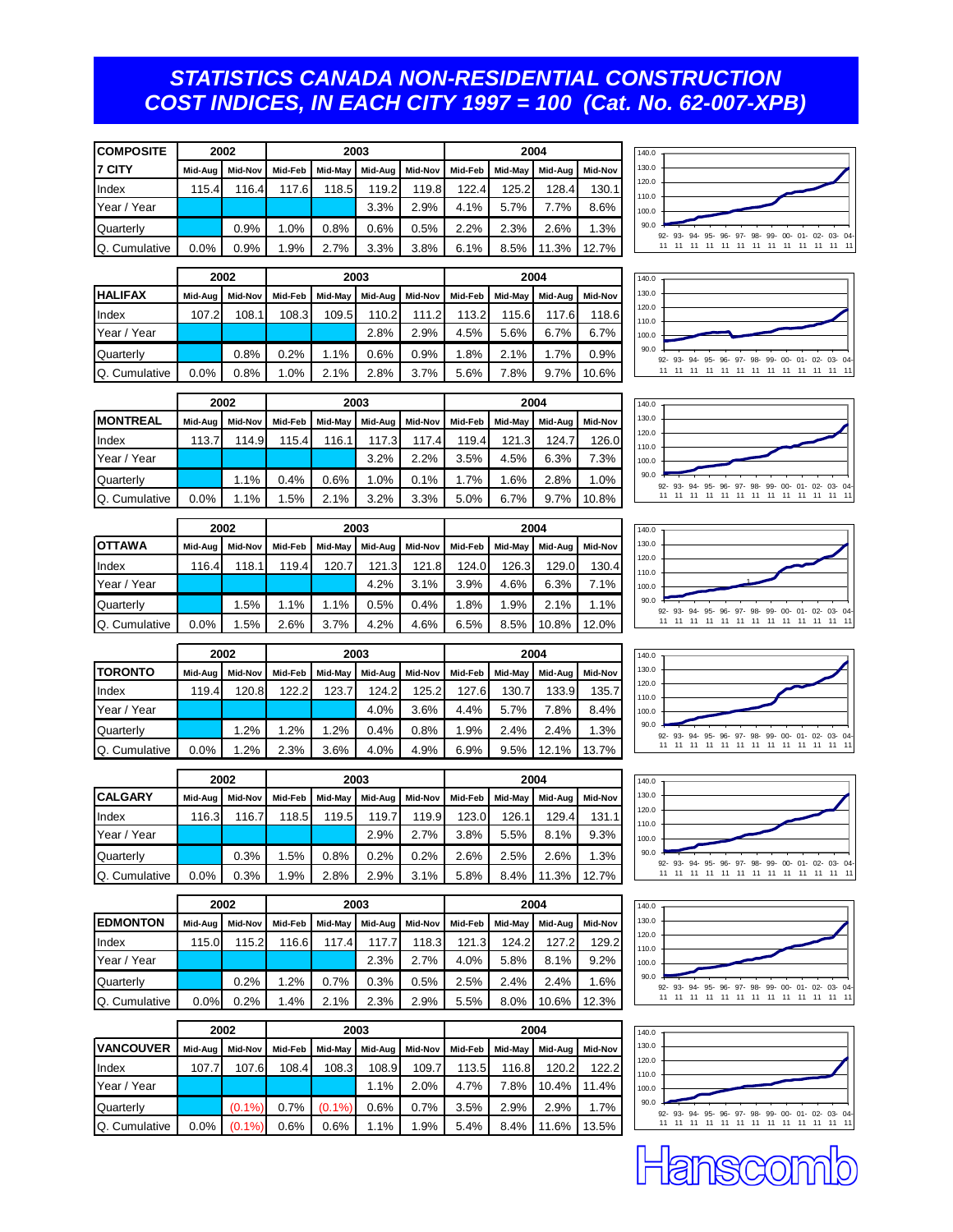## *FOCUS ON ATLANTIC CANADA*

#### **St. Andrews Biological Research Station**

Hanscomb is providing design stage cost planning and control, scheduling, and risk management services to Urbana Architects of Toronto for Fisheries & Oceans Canada's new Biological Research Station in St. Andrews, New Brunswick.

The new Research Station, which will consist of 3,100 m2 Wet Laboratory and a 4,500 m2 Science Building, will provide researchers with a modernized facility that meets federal initiatives for sustainable design and complements the historical surroundings of the St. Andrews community.

Highlights of the project will include an experimental fish tank that will provide a controlled environment needed to help ensure that experiments and studies are not compromised, as well as space for computer labs, offices, and libraries. Further, a substantial amount of site work is also part of the project and will include raising the site's lower plateau, reinforcing the existing armour wall, and increasing the capacity the site services to support the new facility.





#### **Halifax Peninsula High School**

The Nova Scotia Department of Transportation & Public Works, on behalf of the Nova Scotia Department of Education and the Halifax Regional School Board, has appointed the architectural firm of Fowler Bauld & Mitchell (FBM) to design the new Halifax Peninsula High School.

The new school, which is being designed to meet LEED Silver certification, will replace the aging Queen Elizabeth and Saint Patrick's High Schools and be located on a site

adjacent to the historic Halifax Citadel on the Nova Scotia Community College's Bell Road Campus. The program for the approximate 45,000 m2 facility will be dispersed over three levels and feature state of the art teaching classrooms and laboratories, a large gymnasium, a full service cafeteria, and a two-storey library. In addition, the school may also feature a separately funded civic gymnasium and a performance auditorium.

Hanscomb has been retained by FBM to provide full design stage cost planning and control services.

#### **Atlantic Veterinary College – Infrastructure Expansion**

Hanscomb is providing design stage cost planning and control services for WHW Architects of Halifax for the Infrastructure Expansion project at the Atlantic Veterinary College in Charlottetown, Prince Edward Island.

The much needed project will focus on providing the existing facility with additions to its North, West, and South sides. The North Addition will be a 4-storey, 5,200 m2 addition that will house research laboratories, animal holding areas, and administration offices. Access to the new addition will be possible from two locations, a tunnolding areas, and durinmolitation of the sources to the new common term of process to the 2nd level connecting the new facility to another component of the project, the West Addition, which will be two-storey 1,100 m2 Learning Commons that will provide students and faculty with common areas and lounges, lecture halls, and small meeting rooms. The new



West Addition will also include an Aquatic Research Facility with supporting research modules and space for future laboratory expansion.

The South Addition will be a one-storey that will provide an additional 500 m2 to the Small Animal Teaching Hospital and will include new surgical suites, an ICU and examination rooms.

The project is currently in the Working Documents stages with tendering expected for the spring of 2005.